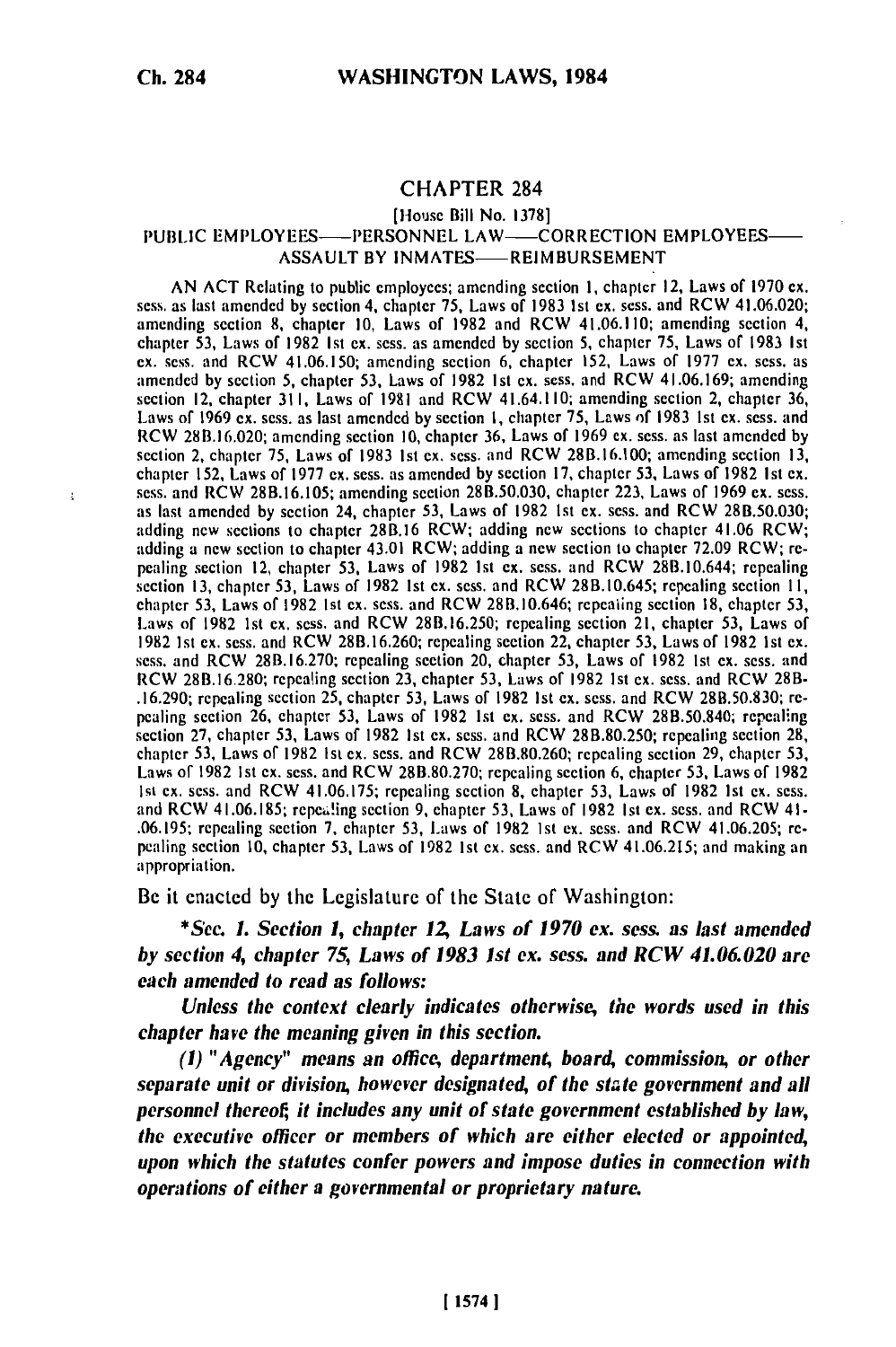*(2) "Board' means the state personnel board established under the provisions of RCW 41.06.110, except that this definition does not apply to the words "board" or "boards" when used in RCW 41.06.070.*

*(3) "Classified service" means all positions in the state service subject to the provisions of this chapter.*

*(4) "Competitive service" means all positions in the classified service for which a competitive examination is required as a condition precedent to appointment.*

*(5) "Comparable worth" means the provision of similar salaries for positions that require or impose similar responsibilities, judgments, knowledge, skills, and working conditions.*

*(6) ("Management employees" means those employees:* 

 $(a)$  Who are classified under this chapter and who are exempt employees **/e M/** *Lhap.ii* **and** *have their s* **zL-i--** *nnd* **be.** *deined* **ud <sup>U</sup> <sup>7</sup>** *Bl* **3pI JllEIIL UiI** *REW 41.06.070; and* 

*(b)* Who are specified as management by the state personnel board, but *the board shall not go below range 49, as established in the October 1981 state personnel board compensation plan, or its equivalent range in a subsequent compensation plan publication.* 

*M)) "Noncompetitive service" means all positions in the classified service for which a competitive examination is not required.*

 $((\theta))$  (7) <sup>"</sup> Department" means an agency of government that has as its *governing officer a person, or combination of persons such as a commission, board, or council, by law empowered to operate the agency responsible either to (a) no other public officer or (b) the governor.*

*(((9))* **(8)** *" Career developmient" means the progressive development of employee capabilities to facilitate productivity, job satisfaction, and upward mobility through work assignments as well as education and training that are both state-sponsored and are achieved by individual employee efforts, all of which shall be consistent with the needs and obligations of the state and its agencies.*

*(((-")) (9) " Training" means activities designed to develop job-related knowledge and skills of employees.*

*(((1-1)) (10) " Director" means the director of personnel appointed under the provisions of RCIV 41.06.130.*

\*Sec. **1.** was vetoed, sec message at end of chapter.

*\*Sec. . Section 8, chapter 10, Laws of 1982 and RCV 41.06.110 are each amended to read as follows:*

*(1) There is hereby created a state personnel board composed of three members appointed by the governor, subject to confirmation by the senate. The first such board shall be appointed within thirty days after December 8, 1960, for terms of two, four, and six years. Each odd-numbered year thereafter the governor shall appoint a member for a six-year term. Each member shall continue to hold office after the expiration of the member's term until a*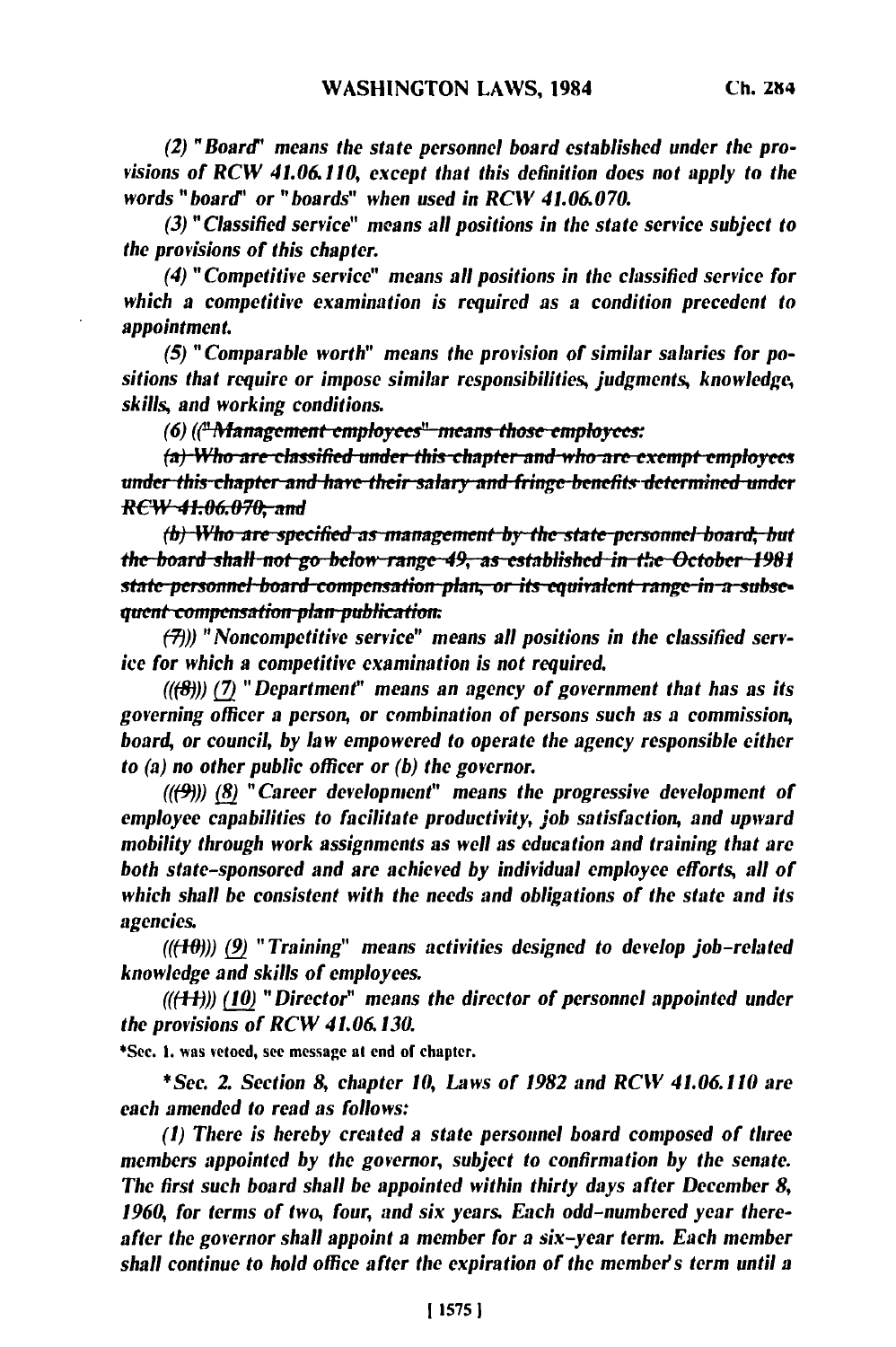*successor has been appointed. Persons so appointed shall have clearly demonstrated an interest and belief in the merit principle, shall not hold any other employment with the state, shall not have been an officer of a political party for a period of one year immediately prior to such appointment, and shall not he or become a candidate for partisan elective public office during the term to which they are appointed,*

*(2) Each member of the board shall be paid ((fifty)) one hundred dollars for each day in which he has actually attended a meeting of the hoard officially held or has performed statutorily prescribed duties approved by the chairperson for which duties compensation shall not exceed two thousand dollars per year. The members of the board may receive any number of daily payments for official meetings of the board actually attended. Members of the board shall also be reimbursed for travel expenses incurred in the discharge of their official duties in accordance with RCW 43.03.050 and 43.03- .060 as now existing or hereafter amended.*

*(3) At its first meeting following the appointment of all of its members, and annually thereafter, the board shall elect a chairman and vice chairman from among its members to serve one year. The presence of at least two members of the board shall constitute a quorum to transact business. A written public record shall he kept by the board of all actions of the hoard. The director of personnel shall serve as secretary.*

*(4) The board may appo&Yc and compensate hearing officers to hear and conduct appeals until December 31, 1982. Such compensation shall he paid on a contractual basis for each hearing, in accordance with the provisions of chapter 43.88 RCW and rules idential nursuant thereto, as they relate to personal service contracts.*

**\*Sec.** 2. was vetoed, see message at **erd** of chapter.

*\*Sec. 3. Section 4, chapter 53, Laws of 1982 1st ex. sess. as amended by section 5, chapter 75, Laws of 1983 Ist ex. sess. and RCW 41.06.150 are each amended to read as follows:*

*The board shall adopt rules, consistent with the purposes and provisions of this chapter, as now or hereafter amended, and with the best standards of personnel administration, regarding the basis and procedures to he followed for:*

*(1) The reduction, dismissal, suspension, or demotion of an employee*

*(2) Certification of names for vacancies, including departmental promotions ((and reemployment from layoff)), with the number of names equal to four more names than there are vacancies to be filled, such names representing applicants rated highest on eligibility lists;*

*(3) Examinations for all positions in the competitive and noncompetitive service,*

*(4) Appointments;*

*(5) Training and career development,*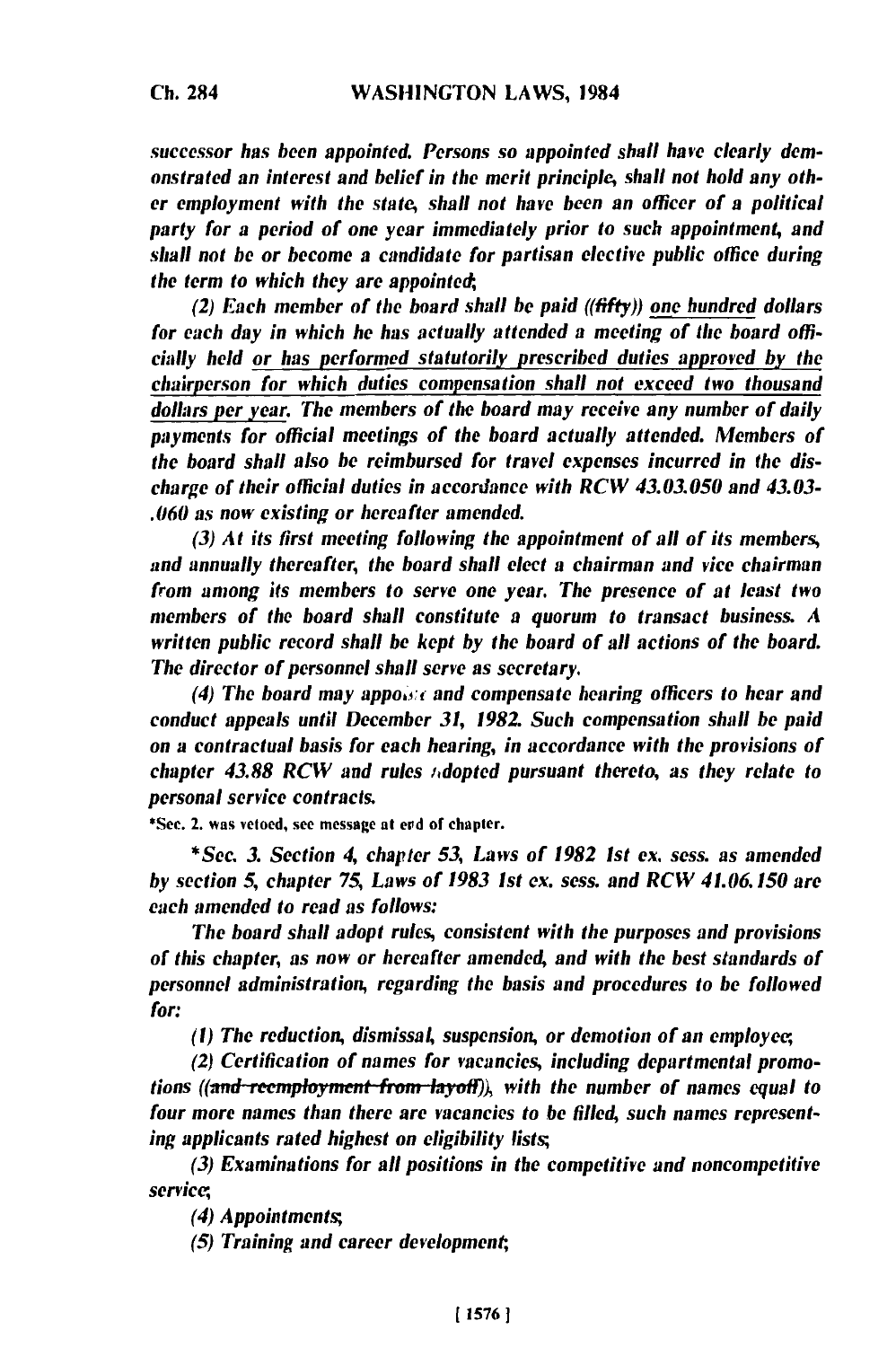*(6) Probationary periods of six to twelve months and rejections therein, depending on the job requirements of the class, except that entry level state park rangers shall serve a probationary period of twelve months;*

*(7) Transfers;*

*(8) Sick leaves and vacations;*

*(9) Hours of work,*

*(10) Layoffs when necessary and subsequent reemploymen4 both according to seniority,*

*(11) Determination of appropriate bargaining units within any agency: PROVIDED, That in making such determination the board shall consider the duties, skills, and working conditions of the employees, the history of collective bargaining by the employees and their bargaining representatives, the extent of organization among the employees, and the desires of the employees;*

*(12) Certification and decertification of exclusive bargaining representatives: PROVIDED, That after certification of an exclusive bargaining representative and upon the representative's request, the director shall hold an election among employees in a bargaining unit to determine by a majority whether to require as a condition of employment membership in the certified exclusive bargaining representative on or after the thirtieth day following the beginning of employment or the date of such election, whichever is the later, and the failure of an employee to comply with such a condition of employment constitutes cause for dismissal: PROVIDED FURTHER, That no more often than once in each twelve-month period after expiration of twelve months following the date of the original election in a bargaining unit and upon petition of thirty percent of the members of a bargaining unit the director shall hold an election to determine whether a majority wish to rescind such condition of employment: PROVIDED FURTHER, That for purposes of this clause, membership in the certified exclusive bargaining representative is satisfied by the payment of monthly or other periodic dues and does not require payment of initiation, reinstatement, or any other fees or fines and includes full and complete membership rights: AND PROVIDED FUR-THER, That in order to safeguard the right of nonassociation of public employees, based on bona fide religious tenets or teachings of a church or religious body of which such public employee is a member, such public employee shall pay to the union, for purposes within tle program of the union as designated by such employee that would be in harmony with his individual conscience, an amount of money equivalent to regular union dues minus any included monthly premiums for union-sponsored insurance programs, and such employee shall not be a member of the union but is entitled to all the representation rights of a union member,*

*(13) Agreements between agencies and certified exclusive bargaining representatives providing for grievance procedures and collective negotiations*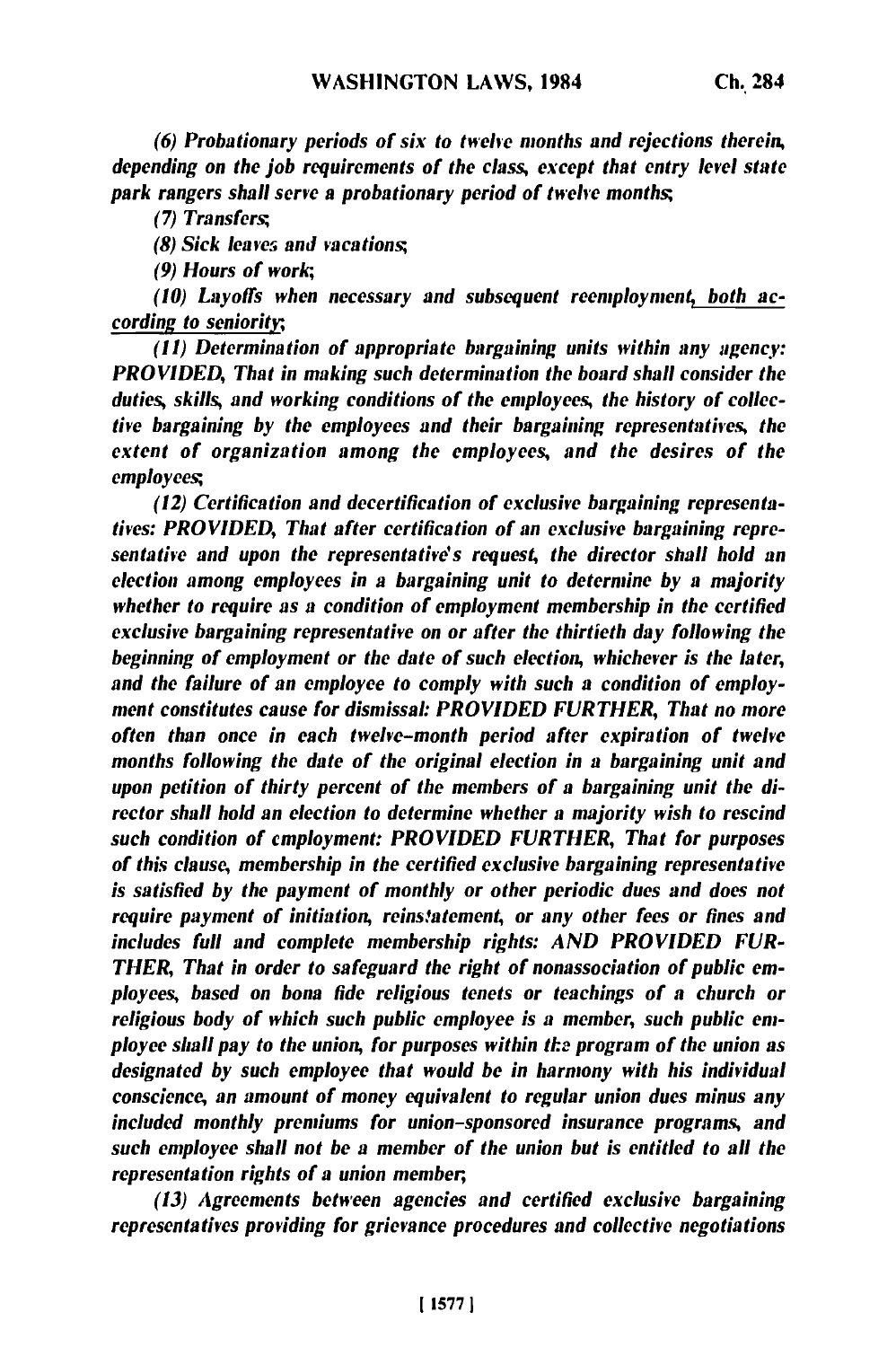**Ch. 284**

*on all personnel matters over which the appointing authority of the appropriate bargaining unit of such agency may lawfully exercise discretion;,*

*(14) Written agreements may contain provisions for payroll deductions of employee organization dues upon authorization by the employee member and for the cancellation of such payroll deductimn by the filing of a proper prior notice by the employee with the appointing authority and tle employee organization: PROVIDED, That nothing contained herein permits or grants to any employee the right to strike or refuse to perform his official duties;*

*(15) Adoption and revision of a comprehensive classification plan for all positions in the classified service, based on investigation and analysis of the duties and responsibilities of each such position;,*

*(16) Allocation and reallocation of positions within the classification plan;*

*(17) Adoption and revision of a state salary schedule to reflect the prevailing rates in Washington state private industries and other governmental units but the rates in the salary schedules or plans shall be increased if necessary to attain comparable worth under an implementation plan under RCW 41.06.155, such adoption and revision subject to approval by the director of financial management in accordance with the provisions of chapter 43.88* RCW;

**(18)** *Increment ((or-merit)) increases within the series of steps for each pay grade based on length of service for all employees whose standards of performance are such as to permit them to retain job status in the classified service,*

*(19) Providing for veteran's preference as required by existing statutes, with recognition of preference in regard to layoffs and subsequent reemployment for veterans and their widows by giving such eligible veterans and their widows additional credit in computing their seniority by adding to their unbroken state service, as defined by the board, the veteran's service in the military not to exceed five years. For the purposes of this section, "veteran" means any person who has one or more years of active military service in any branch of the armed forces of the United States or who has less than one year's service and is discharged with a disability incurred in the line of duty or is discharged at the convenience of the government and who, upon termination of such service has received an honorable discharge, a discharge for physical reasons with an honorable record, or a release from active military service with evidence of service other than that for which an undesirable, bad conduct, or dishonorable discharge shall be given: PROVIDED, HOWEVER, That the widow of a veteran is entitled to the benefits of this section regardless of the veteran's length of active military service: PROVIDED FUR-THER, That for the purposes of this section "veteran" does not include any person who has voluntarily retired with twenty or more years of active military service and whose military retirement pay is in excess of five hundred dollars per montr,*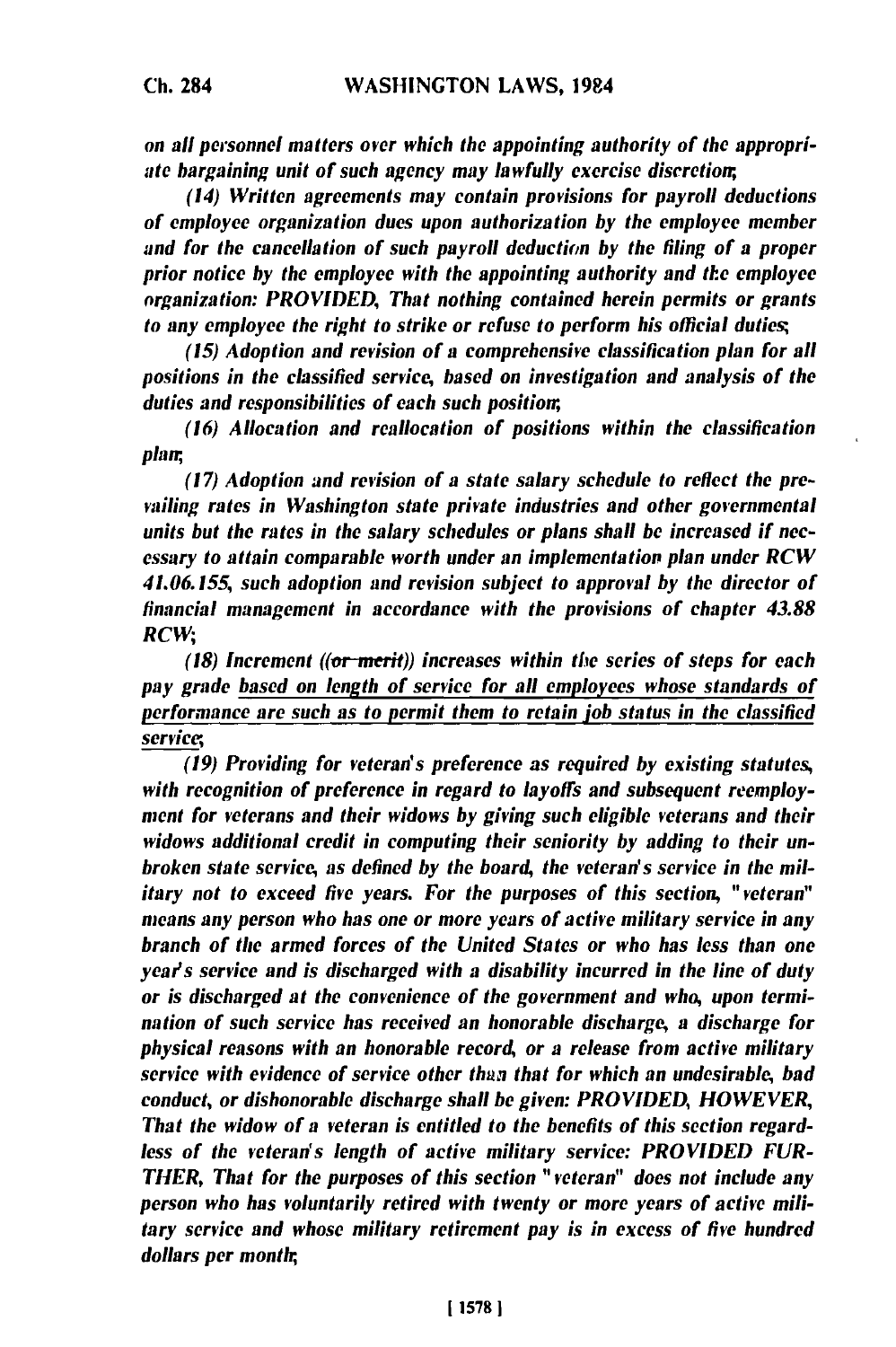*(20) Permitting agency heads to delegate the authority to appoint, reduce, dismiss, suspend, or demote employees within their agencies if such agency heads do not have specific statutory authority to so delegate: PRO-VIDED, That the board may not authorize such delegation to any position lower than the head of a major subdivision of the agencr*

*(21) Assuring persons who are or have been employed in classified positions under chapter 28. 16 RCW will be eligible for employment, reemployment, transfer, and promotion in respect to classified positions covered by this chapter and with the same preferences as are granted to employees who* **are** *or have been employed in classified positions covered by this chapter, except that persons whose employment is terminated by an agency pursuant to a reduction in force shall have preference in respect to appointment to openings in classified positions for which they are eligible in that agency.*

\*Sec. **3.** was vetoed, see message at end of chapter.

*\*Sec. 4. Section 6, chapter* **152,** *Laws of 1977 ex. sess. as amended by section 5, chapter 53, Laws of 1982 1st* **ex.** *sess. and RCW 41.06169 are each amended to read as follows:*

*After consultation with state agency heads, employee organizations, and other interested parties, the state personnel director shall develop standardized employee performance evaluation procedures and forms whi:h shall be used by state agencies for the appraisal of employee job performance at least annually. These procedures shall include means whereby individual agencies may supplement the standardized evaluation process with special performance factors peculiar to specific organizational needs. Performance evaluation procedures shall place primary emphasis on recording how well the employee has contributed to efficiency, effectiveness, and economy in fulfilling state agency and job objectives. (Tis* section *shall expire* **June. 30** *, 1985. Hhis section shall not apply to management employees after June 30, 1984.)) A standardized performance evaluation procedure shall be instituted and shall* apply to both classified employees and employees who occupy exempt posi*tions for which the board determines salaries.*

**\*See.** 4. was vetoed, see message at end of chapter.

*\*NEW SECTION. See. 5. There is added to chapter 41.06 RCW a new section to read as follows:*

*Each employee whose work is judged unsatisfactory shall be notified in writing of the areas in which the work is considered deficient. Unless the deficiency is extreme, the employee shall be given an opportunity to demonstrate improvement.*

\*Sec. **5.** was vetoed, see message at end of chapter.

*\*NEW SECTION. See. 6. There is added to chapter 41.06 RCW a new section to read as follows:*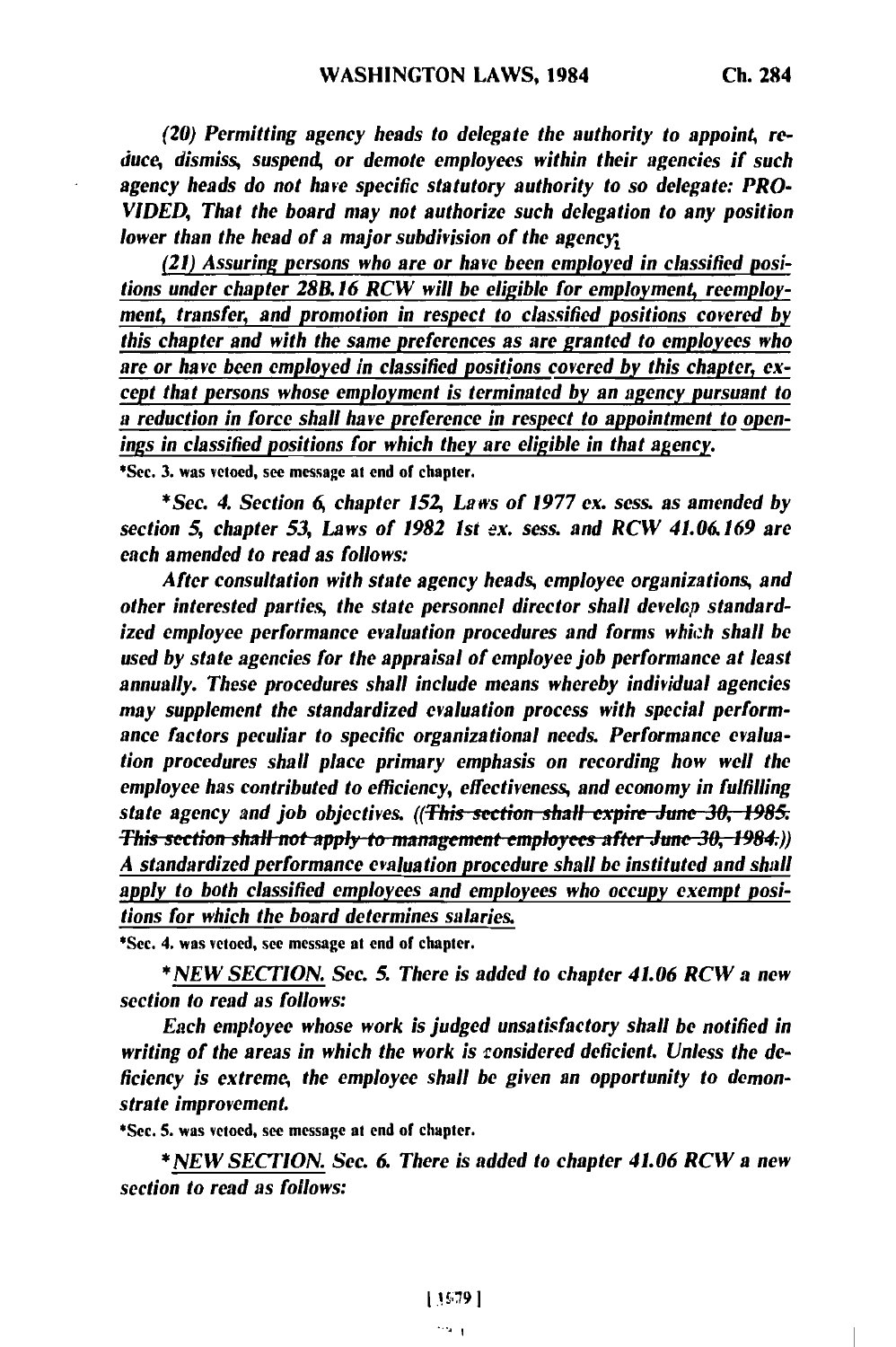The personnel board shall adopt and *enforce* **rules** designed to terminate the state employment of any employee whose performance is so inadequate as to warrant termination.

**'Sec. 6. was** vetoed, see message at end of chapter.

*\*NEW* **SECTION. See.** *7.* There is added to chapter 41.06 *RCW* a new section to read as follows:

The personnel board shall adopt and *enforce* rules designed to remove front supervisory positions those supervisors who in violation of the rules adopted under section **6** of this act have tolerated the continued employment **of** employees under their supervision whose performance has warranted termination from state employment.

\*Sec. **7.** was vetoed, see message at end of chapter.

*\*NEW* **SECTION.** Sec. **8.** There is **added** to chapter 41.06 RCW a new section to read as follows:

**(1)** *It* is the employment policy of the state of Washington that state officials emphasize maintaining those direct service positions which permit the agency to carry out its legislatively mandated missions. As a general rule, employment practices shall not disproportionately favor management positions. When hirings or reductions in the work force, or other employment decisions occur, the ratio of management to nonmanagement full-time equivalent positions shall not increase. In furtherance of this policy, each agency shall submit to the office of financial management **by** January **15** and July **15** of each year **a** report indicating **by** title each position which became vacant and each position which was **filled** during the previous six months.

(2) The office of financial management shall study the implementation of the hiring policy provided in this section. This study shall **be** presented to the financial committees of *the* legislature **by** January **31** and July **31** of each year.

'Sec. **8.** was vetoed, see message at end of chapter.

*\*Sec.* **9.** Section *1Z* chapter **311,** Laws of **1981** and RCW 41.64.110. are each amended to read as follows:

Hearings on such appeals shall *be* open to the public, except for cases in which the board determines there is substantial reason for not having an open hearing or in *cases* where the employee so requests, and shall **be** informal with technical rules of evidence not applying to the proceedings except the rules of privilege recognized **by** law. Both the employee and his or her **ap**pointing agency shall **be** notified reasonably in advance of the hearing and may select representatives of their choosing, present and cross-examine witnesses, and give evidence before the board. Members of the board or the executive secretary may, and shall at the request of either party, issue subpoenas and subpoenas duces tecum. **All** testimony shall **be** on oath **ad**ministered **by** a member of the *,oard.* The board shall certify to the superior court the facts of any refusals to obey a subpoena, take the oath, or testify.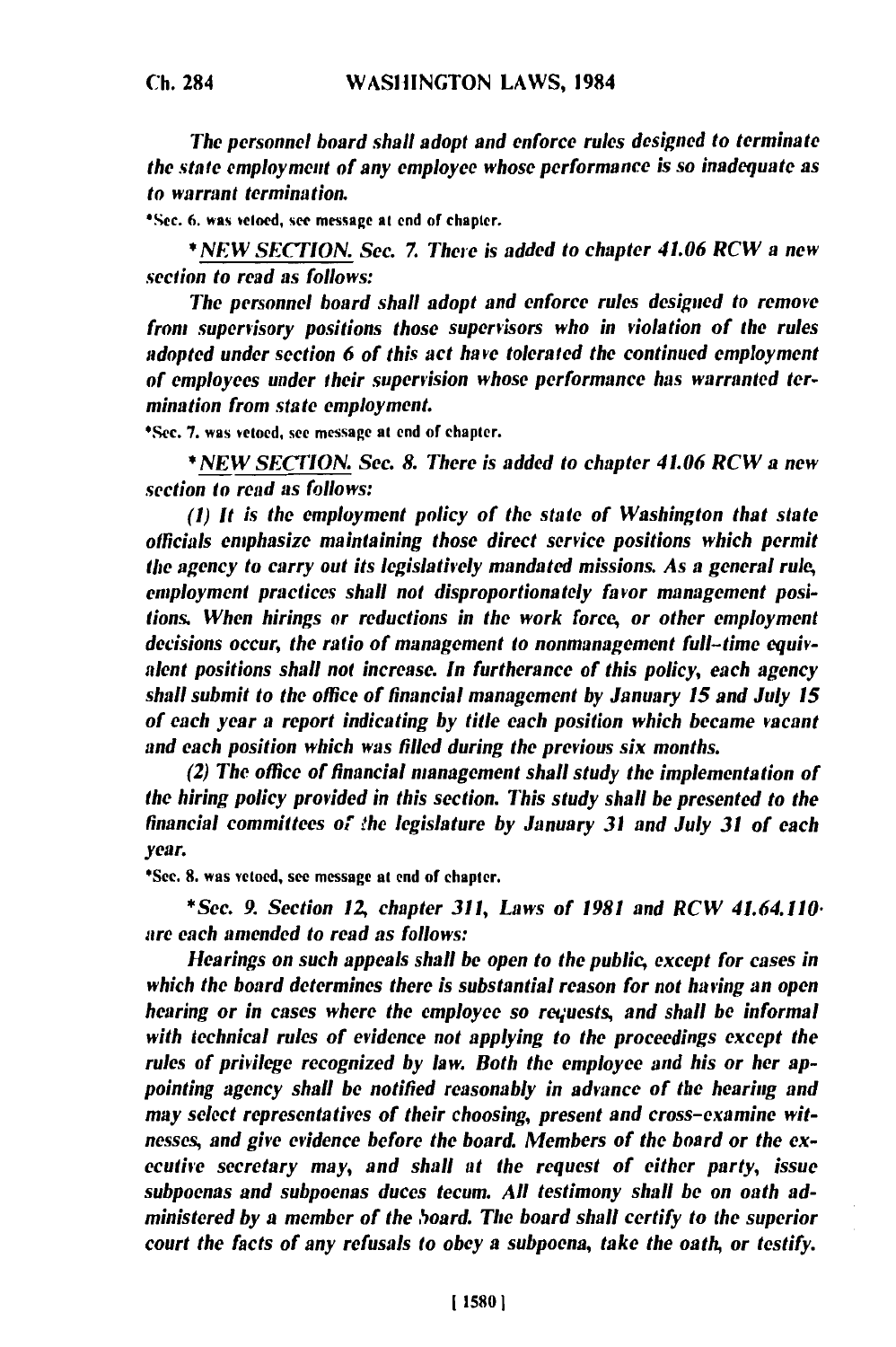The court shall summarily hear the evidence on such refusal and, if the evidence warrants, *punish such* refusal *in* the *same* manner and to *the same ex*tent as for contempt committed before, or in connection with the proceedings of, the court. The board shall prepare an official record of the hearing, including **all** testimony, recorded manually or **by** mechanical device, and exhibits; but it may not **be** required **to** transcribe such record unless requested by the employee((<del>, If requested, the board s/aall furnish a complete transcript</del> upon payment of a reasonable charge therefor. The employee shall be reim*thursed by the employing agency for t'.e cost of a transcript used on appeal if*<br>*the employee prevails before the court*)), who shall be furnished with a complete transcript upon payment of a reasonable charge. However, payment of the cost of a transcript used on **appeal** shall await determination of *the ap***peal and shall be made by the employing agency if the employee prevails.** 

\*Sec. **9.** was vetoed, see message at end of chapter.

**\*** *Sec.* **10.** Section *2,* chapter **36,** Laws of **1969** *ex.* sess. as last amended **by** section **1,** chapter **75,** Laws of **1983 1st Cx.** *sess.* **and** RCW **288.16.020** are each amended to read as follows:

Unless the context clearly indicates otherwise, the words used in this chapter have the meaning given in this section.

**(1)** "Institutions of higher education" are the University of Washington, Washington State University, Central Washington University, Eastern Washington University, Western Washington University, The Evergreen State College, and the various state community colleges;

(2) "Board' means the higher education personnel board established under the provisions of RCW 28B. **16.06,**

**(3)** "Related boards" means the state board for community college education and the higher education personnel board, and such other boards, councils and commissions related to higher education as may **be** established;,

(4) "Classified service" means **all** positions at the institutions of higher education subject to the provisions of this chapier,

**(5)** "Comparable worth" means the provision of similar salaries for positions that require or impose similar responsibilities, judgments, knowledge, skills, and working conditions;,

**(6)** "Competitive service" means all positions in the classified service for which a *competitive* examination is required as a condition precedent to appointment;,

**(7)** "Noncompetitive service" means all positions in the classified service for which **a** competitive examination is not required((;

**(8)** "Management employees" mean those classified employees under this *chapter specified as management by the higher education personnel board;* **but** *tle board 311all* **uo** *gU Ueltrv* ara *e* 49, *as taIIa 3lihed* **<sup>i</sup>***theL* **Ocer/** *<sup>1981</sup>* higher education personnel board compensation plan, or its equivalent range <del>in a subsequent compensation plan publication</del>)).<br>\*Sec. 10. was vetoed, see message at end of chapter.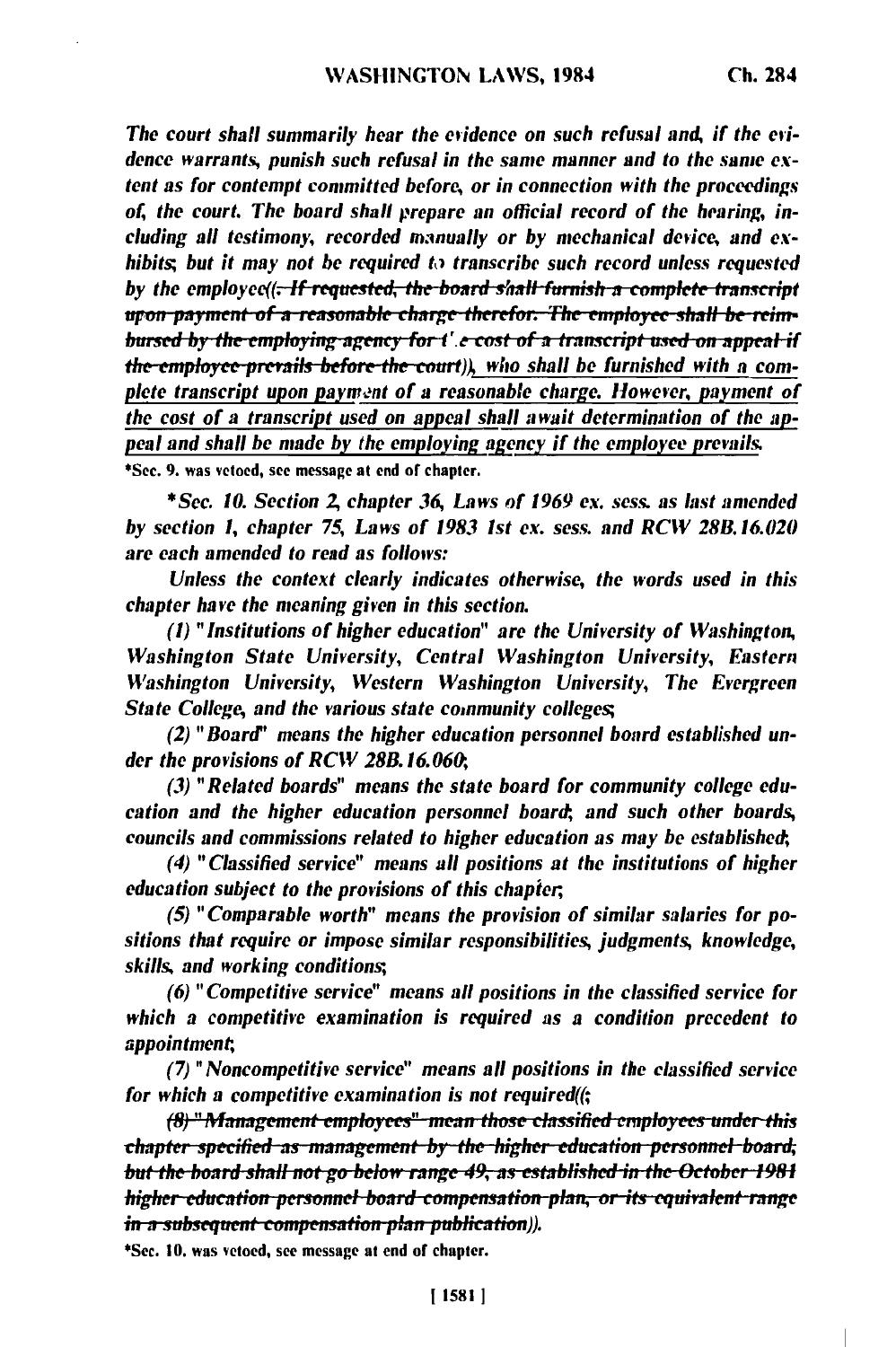**\*** *Sec. 11. Section 10, chapter 36. Laws of 1969* **ex.** *sess. as last amended by* section **2,** *chapter 75, Laws of 1983 1st* **ex.** *sess. and RCW 288.16.100 are each amended to read as follows:*

*The higher education personnel board shall adopt rales, consistent with the purposes and provisions of this chapter and with the best standards of personnel administration, regarding the basis and procedures to be followed for:*

*(1) The dismissal, suspension, or demotion of an emaployee, and appeals therefrom,*

*(2) Certification of names for vacancies, including promotions ((and-reemployment from -layoff*)), with the number of names equal to four more *names than there are vacancies to* **be** *filled, such names representing applicants rated highest on eligibility lists;*

*(3) Examination for all positions in the competitive and noncompetitive servicc*

(4) *Appointments;*

*(5) Probationary periods of six to twelve months and rejections therein, depending on* **the** *job requirements of the class;*

*(6) Transfers,*

ï

*(7) Sick leaves and vacations;*

*(8) Hours of work;*

*(9) Layoffs when necessary and subsequent reemployment, both according to seniority,*

*(10) Determination of appropriate bargaining units within any institution or related boards: PROVIDED, That in making such determination the board shall consider the duties, skills, and working conditions of the employees, the history of collective bargaining by the employees and their bargaining representatives, the extent of organization among the employees, and the desires of the employees;*

*(11) Certit:ation and decertification of exclusive bargaining representatives: PROVIDED, That after certification of an exclusive bargaining representative and upon the representative's request, the director shall hold an election among employees in a bargaining unit to determine by a majority whether to require as a condition of employment membership in the certified exclusive bargaining representative on or after the thirtieth day following the beginning of employment or the date of such eection, whichever is the later, and the failure of an employee to comply wiaa such condition of employment constitutes cause for dismissal: PROVIDED FURTHER, That no more often than once in each twelve-month period after expiration of twelve months following the date of the original election in a bargaining unit and upon petition of thirty percent of the members of a bargaining unit the director shall hold an election to determine whether a majority wish to rescind such condition of employment: PROVIDED FURTHER, That for purposes of this*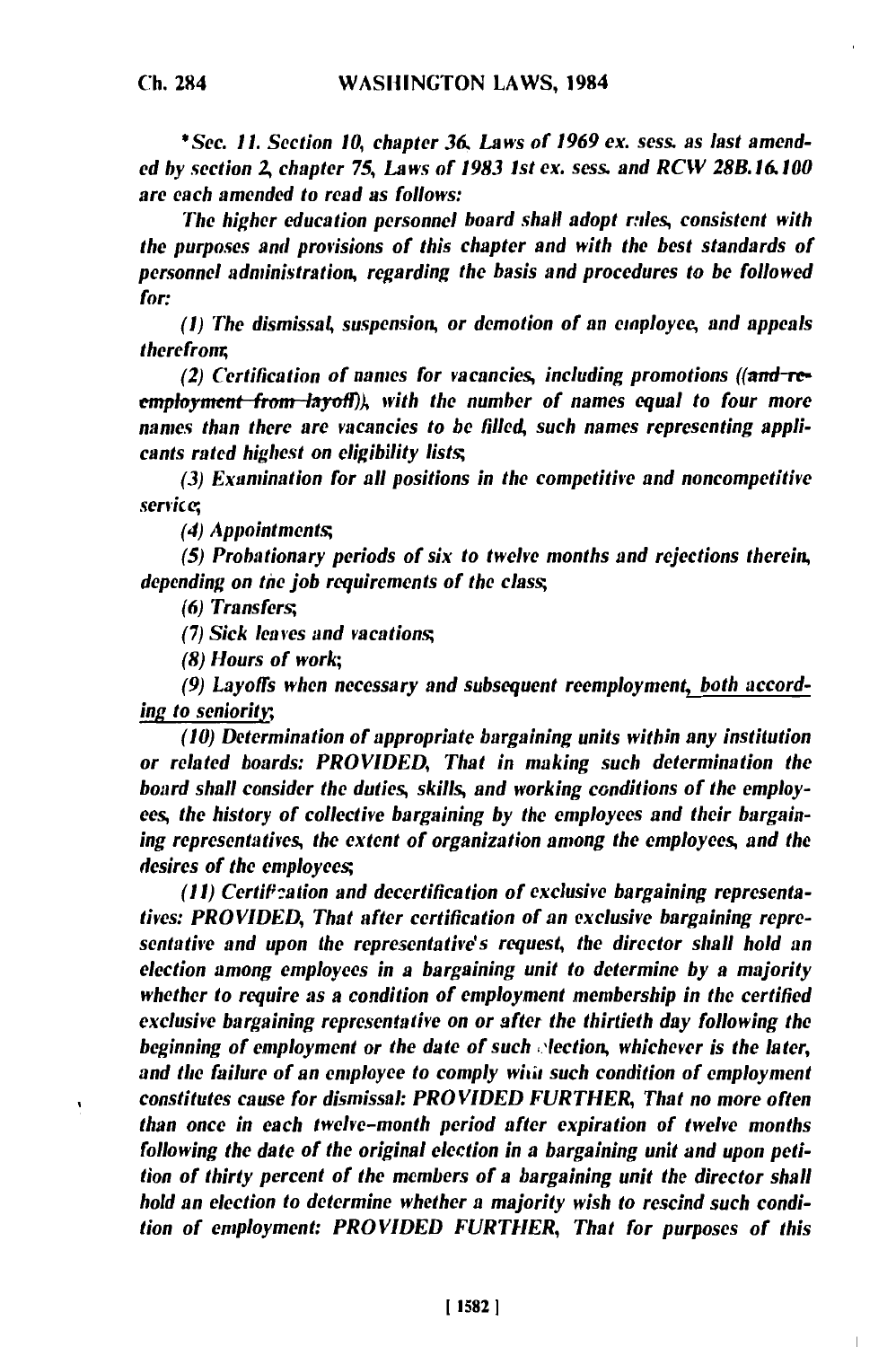clause, *membership in the certified exclusive bargaining representative is satisfied by the payment of monthly or other periodic dues and does not require payment of initiation, reinstatement, or any other fees or fines and includes full and complete membership rights: AND PROVIDED FURTllER, That in order to safeguard the right of nonassociation of public employees, based on bona fide religious tenets or teachings of a church or religious body of which such public employee is a member, such public employee shall pay to the union, for purposes within the program of the union as designated by such employee that would be in harmony with his individual conscience, an amount of money equivalent to regular union dues minus any included monthly premiums for union-sponsored insurance programs and such employee shall not be a member of the union but is entitled to all the representation rights of a union member,*

*(12) Agreements between institutions or related boards and certified exclusive bargaining representatives providing for grievance procedures and collective negotiations on all personnel matters over which the institution or the related board may lawfully exercise discretion,*

*(13) Written agreements may contain provisions for payroll deductions of employee organization dues upon authorization by the employee member and for the cancellation of such payroll deduction by the filing of a proper prior notice by the employee with the institution and the employee organization: PROVIDED, That nothing contained herein permits or grants to any employee the right to strike or refuse to perform his official duties;*

*(14) Adoption and revision of comprehensive classification plans for all positions in the classified service, based on investigation and analysis of the duties and responsibilities of each such position,*

*(15) Allocation and reallocation of positions within the classification plaw,*

*(16) Adoption and revision of salary schedules and compensation plans which reflect the prevailing rates in Washington state private industries and other governmental units for positions of a similar nature bit the rates in the salary schedules or plans shall be increased if necessary to attain comparable worth under an implementation plan under RCW 28B. 16.116 and which shall be competitive in the state or the locality in which the institution or related boards are located, such adoption, revision, and implementation subject to approval as to availability of funds by the director of financial man. !ment in accordance with the provisions of chapter 43.88 RCW, and after consultation with the chief financial officer of each institution or related board for that institution or board, or in the case of community colleges, by the chief financial officer of the state board for community college education for the various community colleges;*

*(17) Training programs including in-service, promotional, and supervisory,*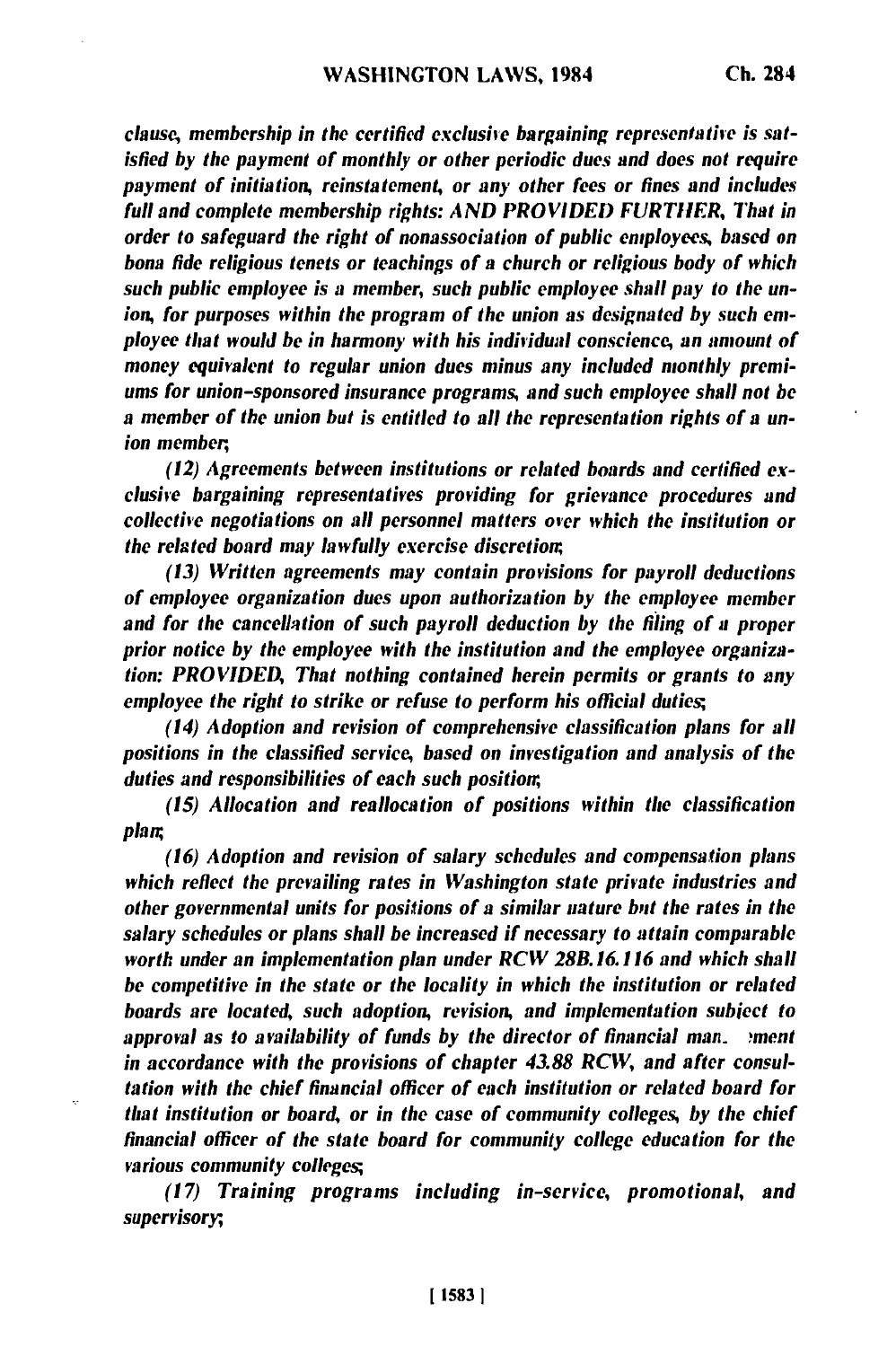**(18)** Increment ((or-merit)) increases within the series of steps for each pay grade based on length of service for **all** employees whose standards of performance are such as to permit them to retain job status in the classified service *((and))*

(19) Providing for *veteran's* preference as provided *by* existing statutes, *with* recognition of preference in regard to layoffs and subsequent reemploy*ment* for *veterans* and their widows by giving such eligible veterans and their *widows* additional credit in computing their seniority **by** adding to their unbroken higher educaiion service, as defined **by** the board, the veteran's service in the military not to exceed *five* years of such service. For the purposes of this section, "veteran" means any person who has one or more years of active military service in any branch of the armed forces of the United States or who has less than one year's service and is discharged with a disability in*curred* in the line **of** duty or is discharged at the convenience of the government and who, upon termination of such service, has received an honorable discharge, a discharge for physical reasons with an honorable record, or a release from active military service with evidence of service other than that for which an undesirable, bad conduct, or dishonorable discharge shall **be** given: PROVIDED, *HOWEVER,* That the widow of a veteran is entitled to the benefits of this section regardless of the veteran's length of active military service: *PROVIDED* FURTHER, That for the purposes of this section "vet*eran"* does not include any person who has voluntarily retired with twenty or more years of active military service and whose military retirement pay is in excess of five hundred dollars per month;

(20) Assuring that persons who are or have been employed in classified positions under chapter 41.06 RCW will **be** eligible for employment, reem*ployment,* transfer, and promotion in respect to classified positions covered *by* this chapter and with the same preferences as are granted to employees who are or have been *employed* in classified positions covered **by** this chapter, except that persons whose employment is terminated **by** an institution or *board* pursuant to a reduction in force shall have preference in respect to ap*pointment* to openings in classified positions for which they are *eligible* provided **by** such institution or board, and

*(21)* Assuring that any person who is or has been employed in a classi**fied** position under this chapter will **be** eligible for employment, reemploy*ment,* transfer, and promotion in respect to classified positions at any other institution of higher education or related *board* and with the same preferences as are granted to employees who are or have been employed in classified positions **by** such other institution or board, except that persons whose employment is terminated **by** an institution or board pursuant to a reduction in force shall have preference in respect to appointment to openings in classified positions for which they are eligible provided **by** such institution or board.

'Sec. **II.** was vetoed, see message **at** end **of** chapter.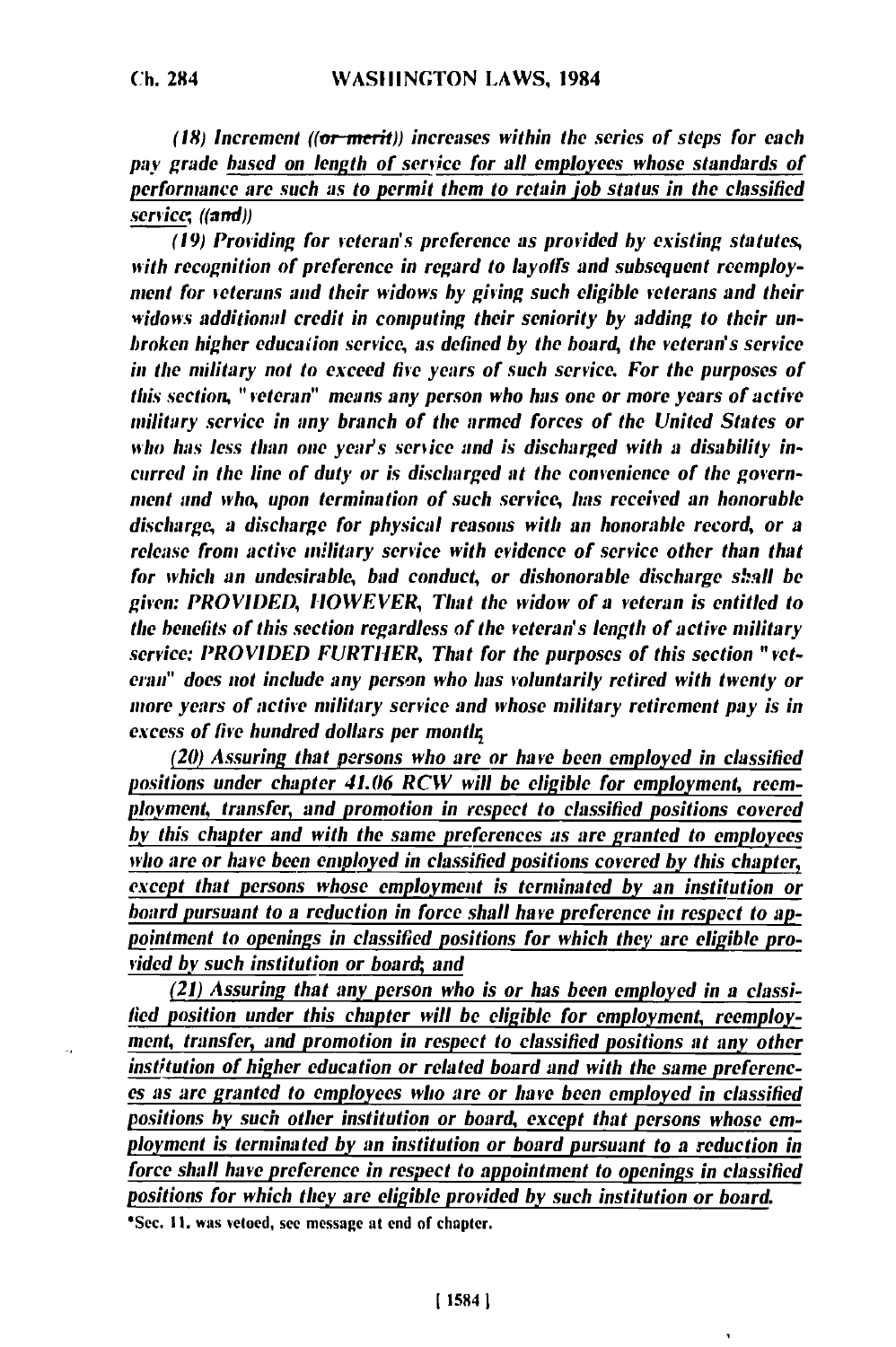*\*Sec. 12. Section 13. chapter 152, Laws of 1977 ex. sess. as amended by section 17, chapter 53, Laws of 1982 1st ex. sess. and RCW 28B.16.105 are each amended to read as follows:*

*After consultation with institution heads, employee organizations, and other interested parties, the board shall develop standardized employee performance evaluation procedures and forms which shall be used by institutions of higher learning for the appraisal of employee job performance at least annually. These procedures shall include means whereby individual institutions may supplement the standardized evaluation process with special performance factors peculiar to specific organizational needs. This evaluation procedure shall place primary emphasis on recording how well the employee has contributed to efficiency, effectiveness, and economy in fulfilling institution and iob objectives. ((This section shall expire June 30, 1985. This section shall not apply to management employees after June 30, 1984.))* 

\*Sec. 12. was vetoed, **see** message at end of chapter.

*\* NEW SECTION. See. 13. There is added to chapter 28B. 16 RCW a new section to read as follows:*

*Each employee whose work is judged unsatisfactory shall he notified ill* writing of the areas in which the work is considered deficient. Unless the de*ficiency is extreme, the employee shall be given an opportunity to demonstrate improvement.*

**\*Sec. 13.** was vetoed, see message at end of chapter.

*\* NEW SECTION. Sec. 14. There is added to chapter 28B. 16 RCW a new section to read as follows:*

*The higher education personnel board shall adopt and enforce rules designed to terminate the state employment of any employee whose performance is so inadequate as to warrant termination.*

\*Sec. 14. was vetoed, see message at end of chapter.

*\*NEW SECTION. Sec. 15. There is added to chapter 28B.16 RCW a new section to read as follows:*

*The personnel board shall adopt and enforce rules designed to remove from supervisory positions those supervisors who in violation of the rules adopted under section 14 of this act have tolerated the continued employment of employees under their supervision whose performance has warranted termination from state employment.*

\*Sec. **15.** was vetoed, see message at end of chapter.

**\*** *NEW SECTION. Sec. 16. There is added to chapter 28B.16 RCW a new section to read as follows:*

*(1) It is the employment policy of the state of Washington that state officials emphasize maintaining those direct service positions which permit the agency to carry out its legislatively mandated missions. As a general rule, employment practices shall not disproportionately favor management positions. When hirings or reductions in the work force, or other employment*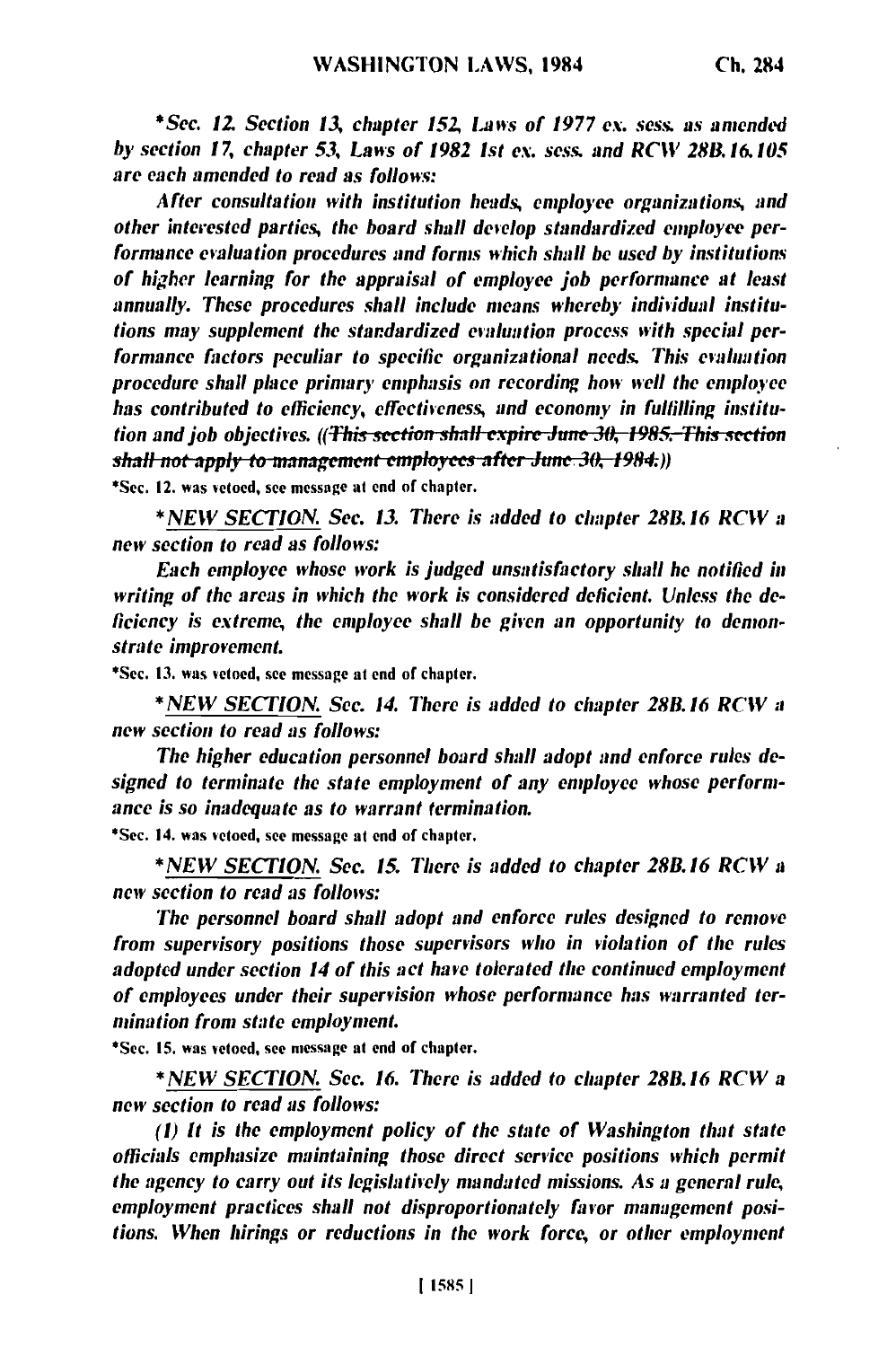*decisions* occur, the ratio of management to nonmanagement full-time equivalent *positions* shall not increase. In furtherance of this policy, each agency shall submit to the office of financial management **by** January **15** and July **15** of each year a report indicating **by** title each position which became vacant and each position which was **filled** during the previous six months.

(2) The office of financial management shall study the implementation of the *hiring* policy provided in this section. This study shall **be** presented to the financial commitees of the legislature **by** January **31** and July **31** of each year.

**\*Sec. 16. was** vetoed, see **message** at end of chapter.

*\*Sec.* **17.** Section **28B.50.030,** chapter **223,** Laws of **1969** *ex.* sess. as last amended **by** section 24, chapter **53,** Laws of **1982** *Ist* ex. sess. and **RCW** *2811.50.030* are each amended to read as follows:

As used in this chapter, unless the context requires otherwise, the term:

**(1)** "System" shall mean the state system of community colleges, which shall **he a** system of higher education,

(2) "College board' shall mean the state board for community college education created **by** this chapter,

*(3)* "Director" shall mean the administrative director for the state sys*tem* of community colleges;,

(4) "District" shall *men* any one of the community college districts created **by** this chapter,

*(5)* "Board of trustees" shall mean *the* local community college board of trustees established for each community college district within the state,

**(6)** "Council" shall mean the coordinating council for occupational education,

*(7)* "Occupational education" shall mean that education or training that will prepare *a* student for employment that does not require a baccalaureate degree;,

**(8)** "K-12 system" shall mean the public school program including kindergarten through the twelfth grade,

*(9)* "Common school board' shall mean **a** public school district board of directors;

**(10)** "Community college" shall include where applicable, vocationaltechnical and adult education programs conducted **by** community colleges and vocational-technical institutes whose major emphasis is in post-high school education,

**(11)** *"Adult* education" shall mean all education or instruction, including academic, vocational education or training, and "occupational education" provided **by** public educational institutions, including common school districts for persons who are eighteen years of age and over or who hold a high school diploma or certificate: PROVIDED, That "adult education" shall not include academic education or instruction for persons under twenty-one years of **age** who do not hold a high school degree *or* diploma **and** who **are** *attending* a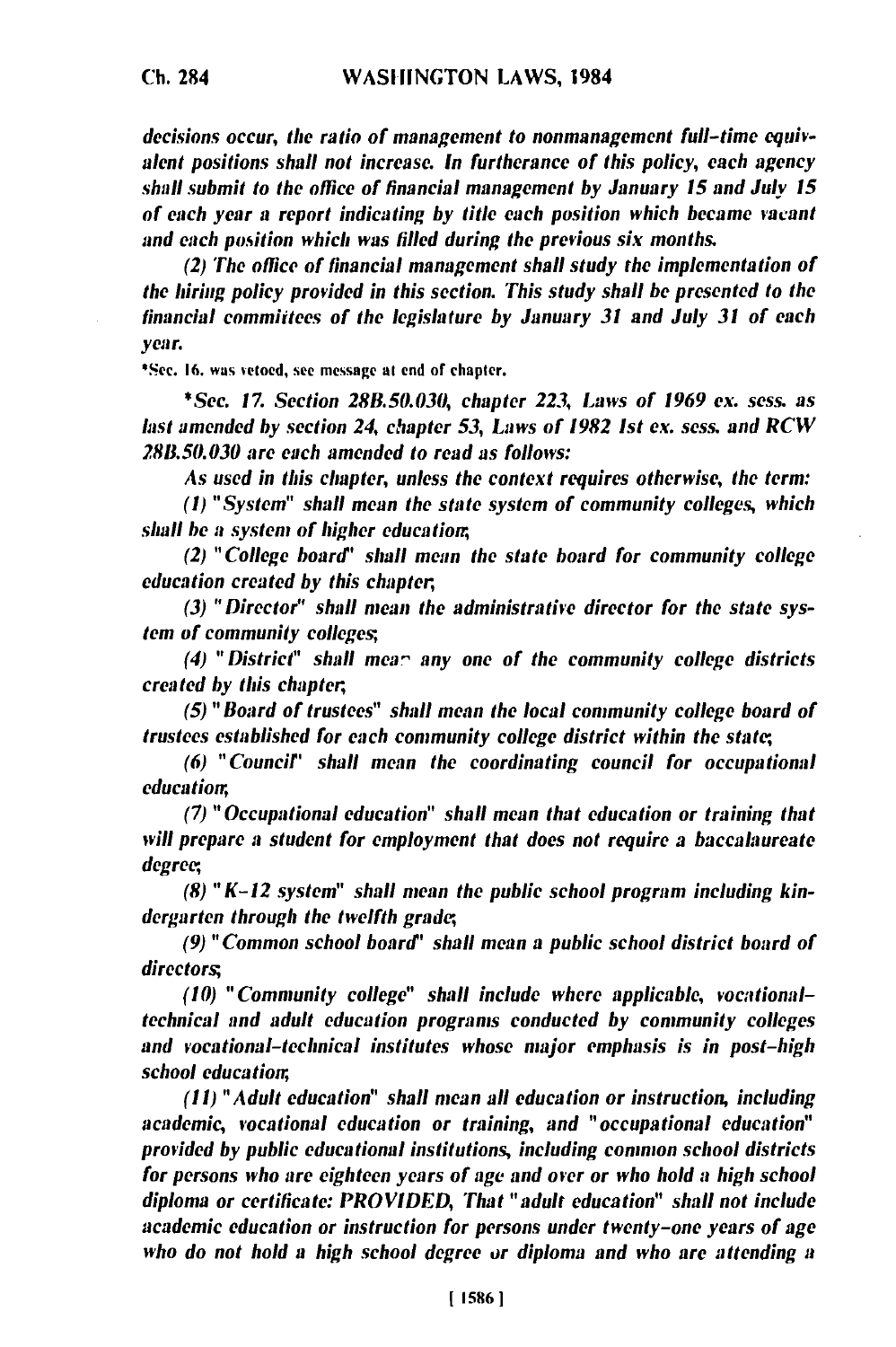*public high school for the sole purpose of obtaining a high school diploma or certificate: PROVIDED, FURTHER, That "adult education" shall not include education or instruction provided by any four year public institution of higher education: AND PROVIDED FURTHER, That adult education shall not include education or instruction provided by a vocational-technical institute((;*

*(12)* "Management-employees" shall mean administrative-exempt-per-*<i>Sonnel of each community college who are specified by each community col-***<br>***lege as management***)).** 

**\*Sec. 17.** was vetoed, see message at end **of** chapter.

*\*NEW SECTION. Sec. 18. There is added to chapter 43.01 RCV a new section to read as follows:*

*It is the responsibility of each agency head to institute management procedures designed to identify any agency employee, either supervisory or nonsupervisory, whose performance is so inadequate as to warrant termination from state employment. In addition, it is the responsibility of each agency head to remove from a supervisory position any supervisor within the agency who has tolerated the continued employment of any employee under his or her supervision whose performance has warranted termination from state employment.*

\*Sec. **18.** was vetoed, see message at end **of** chapter.

**NEW SECTION.** Sec. **19. There** is added to chapter **72.09** RCW a new section to read as follows:

**(I)** In recognition of the hazardous nature of employment in state correctional institutions, the legislature hereby provides a supplementary program to reimburse employees of the department of corrections for some of their costs attributable to their being the victims of inmate assaults. This program shall **be** limited to the reimbursement provided in this section.

(2) An employee is only entitled to receive the reimbursement provided in this section if the secretary of corrections, or the secretary's designee, finds that each of the following has occurred:

(a) An inmate has assaulted the employee and as a result thereof the employee has sustained injuries which have required the employee to miss days of work; and

**(b)** The assault cannot be attributable to any extent to the employee's negligence, misconduct, or failure to comply with any rules or conditions of employment.

**(3)** The reimbursement authorized under this section shall be as **follows:**

(a) The employee's accumulated sick leave days shall not **be** reduced for the workdays missed;

**(b)** For each workday missed for which the employee is not eligible to receive compensation under chapter **51.32** RCW, the employee shall receive full pay; and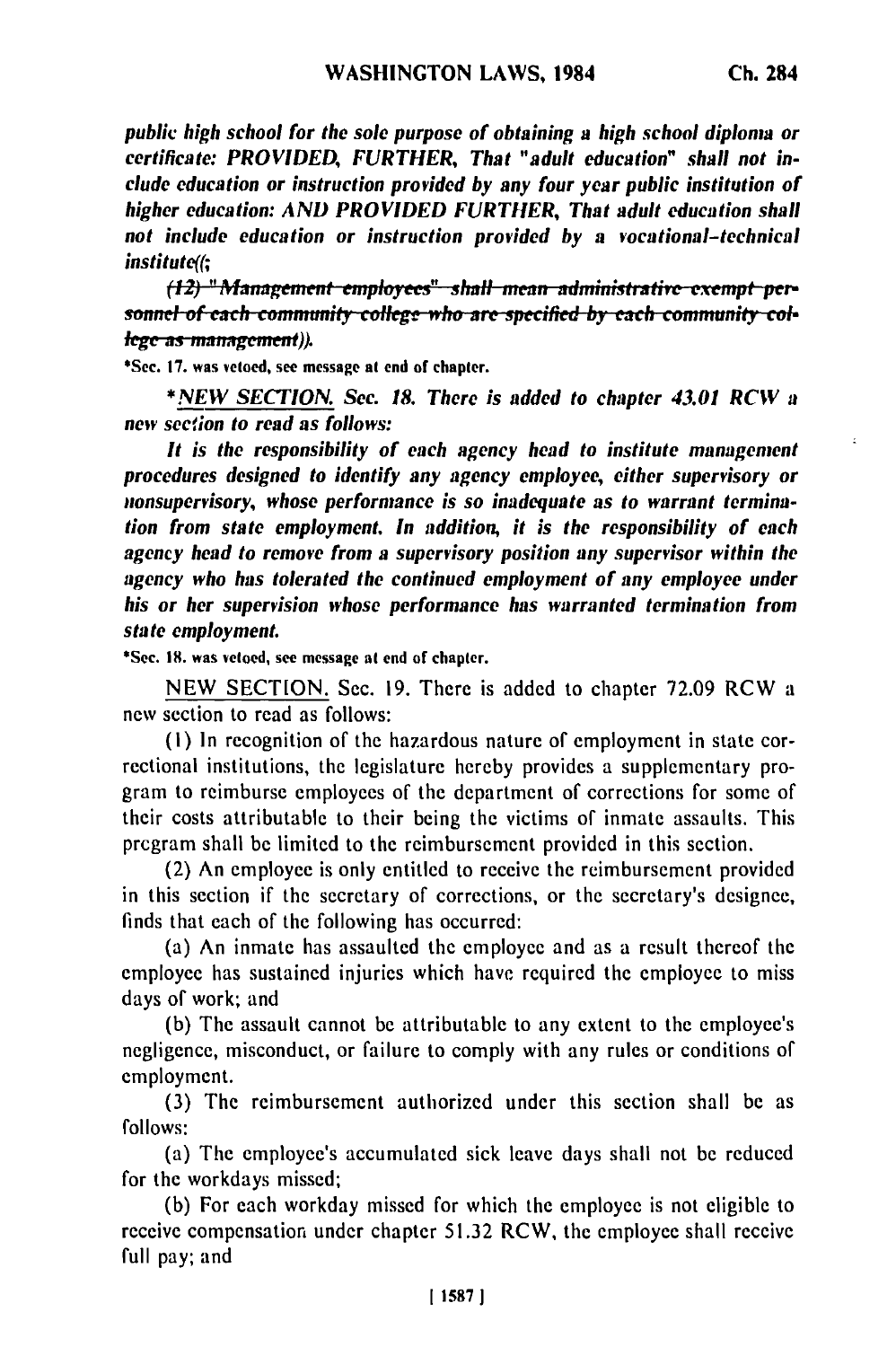(c) In respect to workdays missed for which the employee will receive or has received compensation under chapter 51.32 RCW, the employee shall be reimbursed in an amount which, when added to that compensation, will result in the employee receiving full pay for the workdays missed.

(4) Reimbursement under this section may not last longer than three hundred sixty-five consecutive days after the date of the injury.

(5) The employee shall not be entitled to the reimbursement provided in subsection (3) of this section for any workday for which the secretary, or the secretary's designee, finds that the employee has not diligently pursued his or her compensation remedies under chapter 51.32 RCW.

(6) The reimbursement shall only be made for absences which the secretary, or the secretary's designee, believes are justified.

(7) While the employee is receiving reimbursement under this section, he or she shall continue to be classified as a state employee and the reimbursement amount shall be considered as salary or wages.

(8) All reimbursement payments required to be made to employees under this section shall be made by the department of corrections. The payments shall be considered as a salary or wage expense and shall be paid by the department in the same manner and from the same appropriations as other salary and wage expenses of the department.

(9) Should the legislature revoke the reimbursement authorized under this section or repeal this section, no affected employee is entitled thereafter to receive the reimbursement as a matter of contractual right.

*\*NEW SECTION. Sec. 20. The following acts or parts of acts are each repealed:*

*(I) Section 1Z chapter 53, Laws of 1982 Ist cx. sess. and RCW 28B. 10. 64, (2) Section 13, chapter 53, Laws of 1982 Ist ex. sess. and RCW*

*28B.10.645;* (3) *Section 11, chapter 53, Laws of 1982 1st* **ex.** *sess. and RCW*

*28B. 10. 646;, (4) Section 18, chapter 53, Laws of 1982 Ist Cx. sess. and RCW*

*28B. 16.250;, (5) Section 21, chapter 53, Laws of 1982 Ist* **ex.** *sess. and RCW*

*28B. 16.260,*

*(6) Section 2Z chapter 53, Laws of 1982 1st Cx. sess. and RCW 28B. 16.270,*

*(7) Section 20, chapter 53, Laws of 1982 Ist* **ex.** *sess. and RCW 28B. 16.280,*

*(8) Section 23, chapter 53, Laws of 1982 Ist* **ex.** *sess. and RCW 28B. 16.290,*

*(9) Section 25, chapter 53, Laws of 1982 1st* **ex.** *sess. and RCW 28B.50.830,*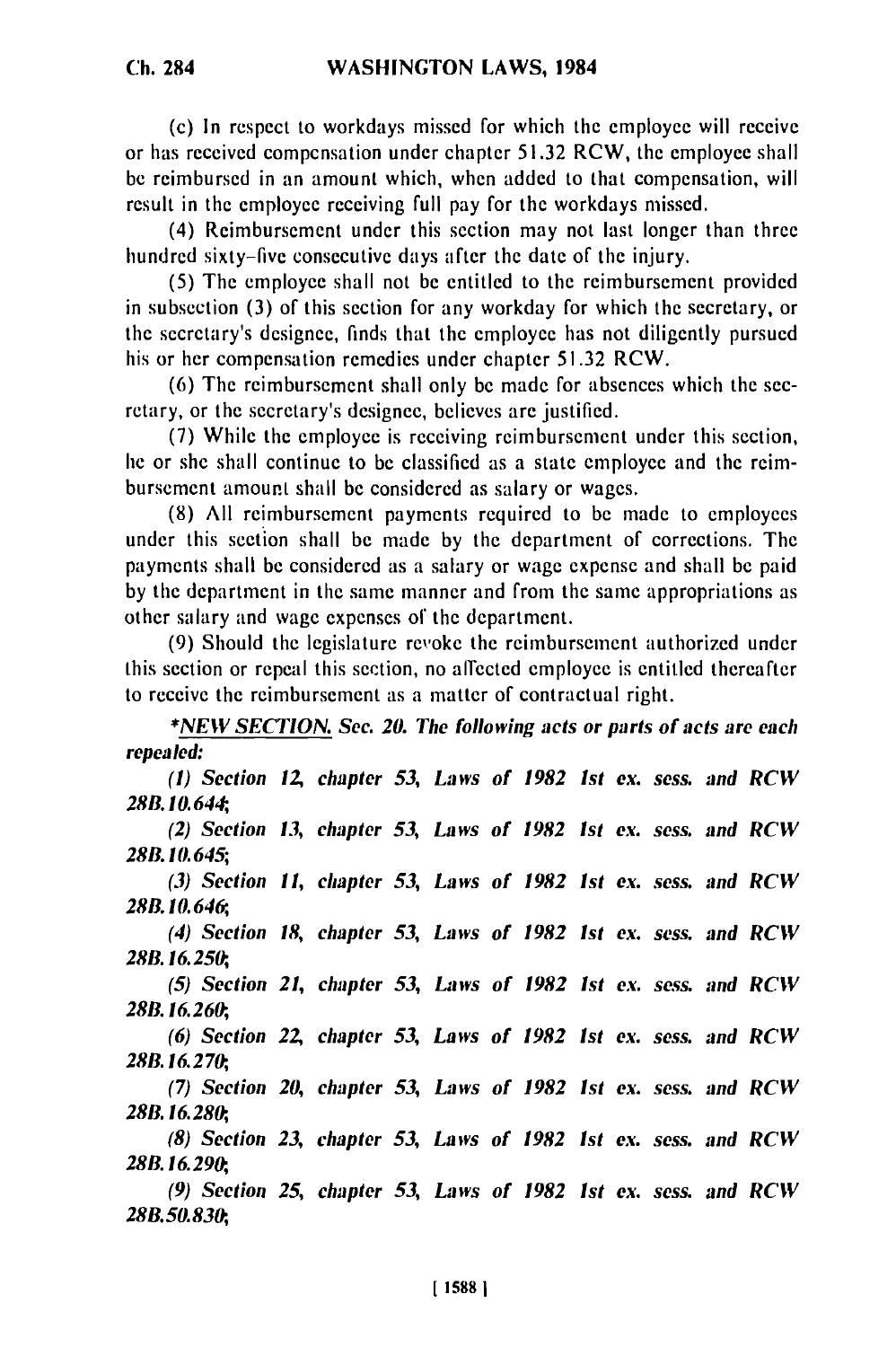*(10) Section 26, chapter 53, Laws of 1982 Ist ex. sess. and RCW 28B.50.840, (11) Section 27, chapter 53, Laws of 1982 Ist ex. sess. and RCW 28B.80.250, (12) Section 28 chapter 53, Laws of 1982 Ist ex. sess. and RCIV 28B.80.26&, (13) Section 29, chapter 53, Laws of 1982 1st ex. sess. and RCV 28B.80.2 7, (14) Section 6, chapter 53, Laws of 1982 Ist Cx. sess. and RCV 41.06.175; (15) Section 8, chapter 53, Laws of 1982 Ist ex. sess. and RCW 41.06.185; (16) Section 9, chapter 53, Laws of 1982 Ist ex. sess. and RCW 41.06.195, (17) Section 7, chapter 53, Laws of 1982 Ist ex. sess. and RCW 41.06- .205; and (18) Section 10, chapter 53, Laws of 1982 1st ex. sess. and RCW 41- .06.215.* \*Sec. 20. was vetoed, see message at end of chapter.

**\*NEW SECTION.** *Sec. 21. If any provision of this act or its application to any person or circumstance is held invalid, the remainder of the act or the application of the provision to other persons or circumstances is not affected.*

\*Sec. 21. was vetoed, see message at **end** of chapter.

**\*NEW SECTION.** *Sec.* **22.** *To carry out the provisions of section 9 of this act, there is appropriated to the personnel appeals board from the department of personnel service fund for the period from July 1, 1984, through June 30, 1985, the sum of twelve thousand dollars or so much thereof as may be necessary.*

\*See. 22. was vetoed, see message at end of chapter.

Passed the House March **1,** 1984.

Passed the Senate February 25, 1984.

Approved **by** the Governor March **30,** 1984, with the exception of those provisions noted in the veto message.

Filed in Office of Secretary of State March **30,** 1984.

Note: Governor's explanation of partial veto is as follows:

**I** am returning herewith without my approval, as to certain sections, House Bill No. **1378,** entitled:

**"AN ACT** Relating to public employces."

Portions of this bill would reestablish seniority as the sole factor in personnel decisions regarding salary increases, layoffs, and rehiring of state employees. Current law requires that both seniority and **job** performance be considered when such decisions are made.